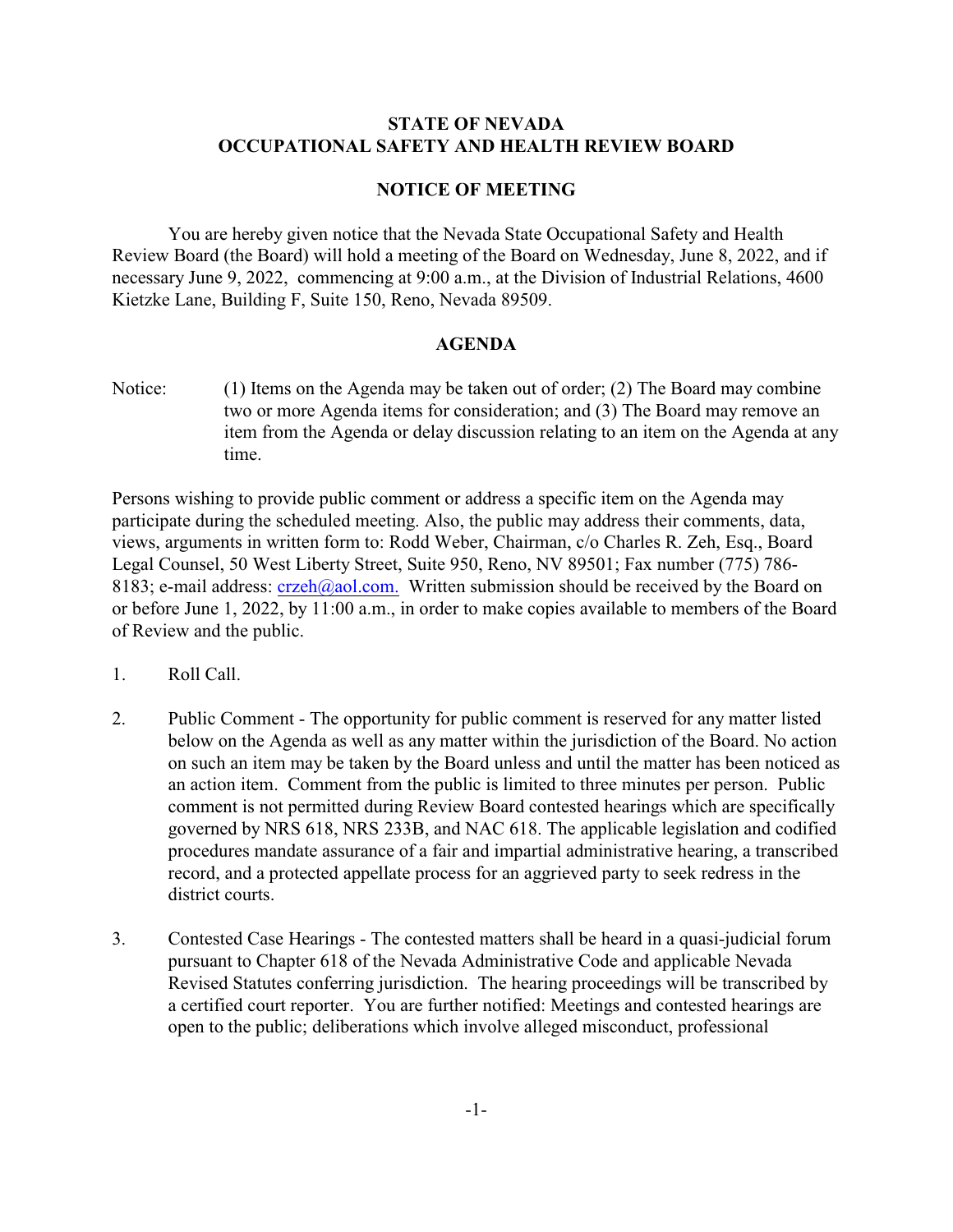competence, and/or character may be held privately; any final decisions will be made in public - all in accordance with Chapter 241 of Nevada Revised Statutes, commonly known as the Nevada Open Meeting Law. Unless settled or otherwise removed from the Review Board's stacked docket, the contested cases will be heard in the order set forth below:

- (a) RNO 22-2152 Pokrajac Corporation  **for possible action.**
- (b) RNO 22-2164 Trivium Packaging USA, Inc.  **for possible action.**
- (c) RNO 22-2163 Trivium Packaging USA, Inc.  **for possible action.**
- 4. Administrative Meeting:
	- (a) Approval of the previous Review Board meeting minutes of May 11/12 2022 **For Possible Action.**
	- (b) Review contested case settlements, motions, draft decisions, or procedural issues pending on status report, for approval and issuance of final orders:
		- i. RNO 20-2038 Hyatt Corporation dba Hyatt Regency Lake Tahoe Resort, Spa & Casino - **For Possible Action.**
		- ii. RNO 20-2039 Hyatt Corporation dba Hyatt Regency Lake Tahoe Resort, Spa & Casino - **For Possible Action.**
		- iii. RNO 21-2086 Wright Brothers, The Building Company, Eagle, LLC **For Possible Action.**
		- iv. RNO 21-2083 Hilbers, Inc. **For Possible Action.**
		- v. RNO 21-2090 Western Partitions, Inc. dba WPI **For Possible Action.**
	- (c) General administration and/or procedural issues.
		- i. General matters of import to Board members.
		- ii. Old and New Business.
		- iii. Discussion of the Board's Status Report.  **For Possible Action.**
		- iv. Discussion about Legal Counsel's Contract  **For Possible Action.**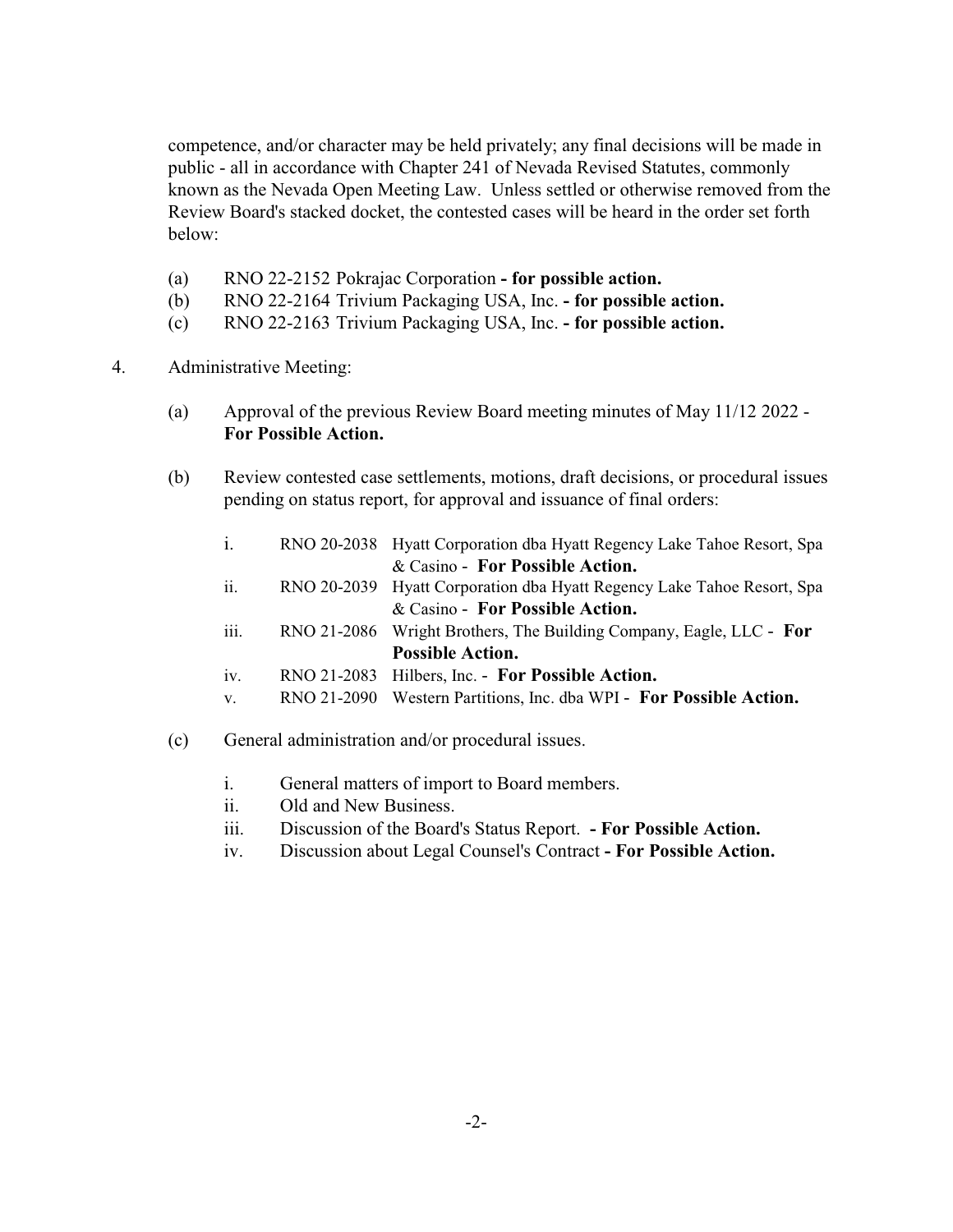- (d) Schedule of hearings on pending cases, calendar and status report. The Board has scheduled the following meetings. **- For Possible Action.** 
	- **July 13 and 14, 2022 3360 West Sahara Avenue, Suite 175, Las Vegas,** Nevada 89102*.*
	- \* **August 10 and 11, 2022** 3360 West Sahara Avenue, Suite 175, Las Vegas, Nevada 89102.
	- \* **September 14 and 15, 2022** 4600 Kietzke Lane, Building F, Suite 150, Reno, Nevada 89502.
	- \* **October 12 and 13, 2022** *Location not determined.*
	- \* **November 9 and 10, 2022** *Location not determined.*
	- \* **December 14 and 15, 2022** *Location not determined.*
- 5. Public Comment The opportunity for public comment is reserved for any matter listed on the Agenda as well as any matter within the jurisdiction of the Board. No action on such an item may be taken by the Board unless and until the matter has been noticed as an action item. Comment from the public is limited to three minutes per person. Public comment is not permitted during Review Board contested hearings which are specifically governed by NRS 618, NRS 233B, and NAC 618. The applicable legislation and codified procedures mandate assurance of a fair and impartial administrative hearing, a transcribed record, and a protected appellate process for an aggrieved party to seek redress in the district courts.

## 6. Adjournment. - **For Possible Action.**

This Notice has been posted at the following locations:

The Law Offices of Charles R. Zeh, Esq., 50 West Liberty Street, Suite 950 Reno, Nevada 89501

Division of Industrial Relations Department of Occupational Safety and Health 4600 Kietzke Lane, Building F, Suite 150 Reno, Nevada 89509

This Notice has also been posted at the following website addresses:

State of Nevada, Department of Business and Industry, Industrial Relations (DIR) website at<http://dir.nv.gov/Meetings/Meetings>

Nevada Public Notices at<http://notice.nv.gov>